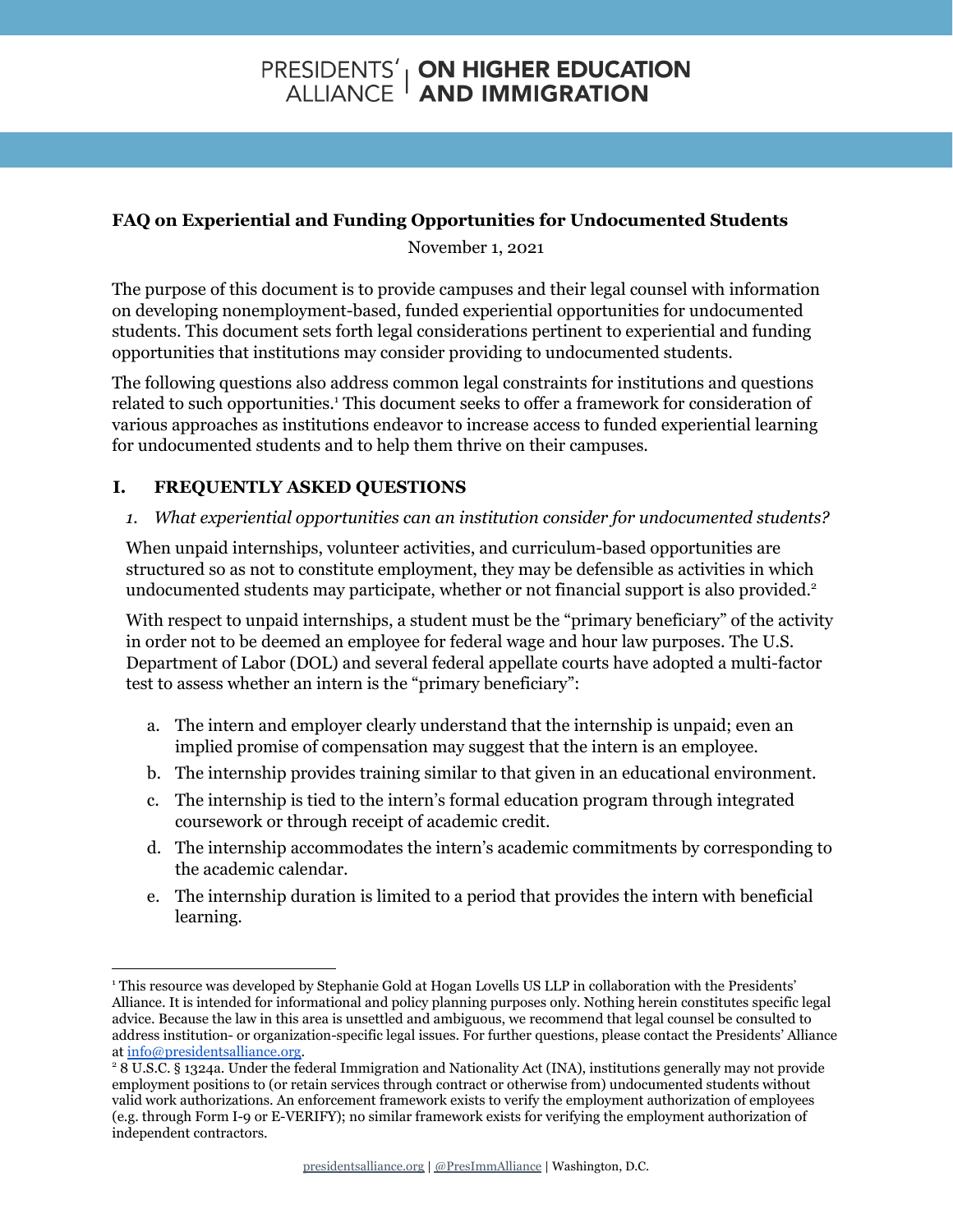- f. The intern's work complements, rather than displaces, the work of paid employees while providing significant education benefits to the intern.
- g. The intern and the employer understand that the intern is not entitled to a paid position at the end of the program. 3

Institutions must be mindful of state law, however, which may define what constitutes an "unpaid internship" differently for purposes of state wage and hours law.<sup>4</sup> In addition, the federal government may change its posture in the future, as unpaid internships have been criticized as barriers for low-income and first-generation students to participate in career opportunities. 5

Undocumented students may also be able to participate in volunteer activities if those activities are consistent with federal and state wage and hour law principles applicable to volunteer work. Current federal wage and hour law generally exempts individuals who volunteer without expectation of compensation for public and non-profit charitable organizations. Such exemption generally is limited to positions typically handled by volunteers.<sup>6</sup> For example, a volunteer is generally not involved in commercial activities run by a non-profit organization, volunteers on a part-time basis, and does not displace or perform the work of regular employees. 7

Undocumented students may be able to participate in curriculum-based activities—where students engage in experiential opportunities as a part of their classes—without triggering work-authorization requirements.<sup>8</sup> For example, a course may require that students satisfy a study or research component, which may entail an internship at a community organization, service as a teaching assistant, or independent research. Similar to unpaid internships, curriculum-based activities should provide students with training, hands-on learning, professional development, and/or networking to help support that the activities do not constitute employment. 9

With all of these types of opportunities, a key consideration is whether the structure is defensible as not creating an employment relationship. Violation of federal or state wage and hour law may lead to, among other things, civil monetary liability, additional financial penalties, and, for certain violations, even criminal prosecution.<sup>10</sup> Moreover, under federal immigration law, institutions may be subject to civil fines or criminal penalties for establishing an employment relationship with undocumented students and for failing to comply with the requirements to identify and verify the identity of employees and complete and retain the required form (the so-called "I-9" obligation).<sup>11</sup> An institution's approach to experiential opportunities may vary depending on its internal policies, applicable state laws, and general risk tolerance.

<sup>3</sup> U.S. Department of Labor (DOL), [Fact Sheet #71: Internship Programs Under the Fair Labor Standards Act](https://www.dol.gov/agencies/whd/fact-sheets/71-flsa-internships) (January 2018).

<sup>4</sup> *See*, *e.g*., New York Department of Labor, *Fact Sheet: Wage [Requirements](https://dol.ny.gov/system/files/documents/2021/03/p725.pdf) for Interns in For-Profit Businesses* (2021) (providing additional requirements for an "unpaid internship" under New York labor law).

<sup>5</sup> *See* White House, *Fact Sheet: President Biden Signs Executive Order [Advancing](https://www.whitehouse.gov/briefing-room/statements-releases/2021/06/25/fact-sheet-president-biden-signs-executive-order-advancing-diversity-equity-inclusion-and-accessibility-in-the-federal-government/) Diversity, Equity, Inclusion, and Accessibility in the Federal [Government](https://www.whitehouse.gov/briefing-room/statements-releases/2021/06/25/fact-sheet-president-biden-signs-executive-order-advancing-diversity-equity-inclusion-and-accessibility-in-the-federal-government/)* (June 25, 2021) (announcing plan to reduce use of unpaid internships in federal government to promote diversity and equity).

<sup>6</sup> DOL, *Fact Sheet #71*, *supra* note 3, fn. 1.

<sup>7</sup> DOL, *Fact Sheet #14A: Non-Profit Organizations and the Fair Labor Standard Act (FLSA)* (2015).

<sup>8</sup> Immigrants Rising, *Creating [Fellowship](https://immigrantsrising.org/wp-content/uploads/Immigrants-Rising_Creating-Fellowship-Programs-For-Educational-Institutions.pdf) Program* at 2; *see also* DOL, *Fact Sheet #71*, *supra* note 3 (encouraging unpaid internships to be "tied to the intern's formal education program by integrated coursework or the receipt of academic credit.").

<sup>9</sup> *Id.*

<sup>10</sup> DOL, *[Enforcement](https://www.dol.gov/general/topic/youthlabor/enforcement)* (last visited July 26, 2021).

<sup>11</sup> U.S. Citizenship and Immigration Services, *[Penalties](https://www.uscis.gov/i-9-central/legal-requirements-and-enforcement/penalties)* (last updated July 10, 2020); 8 U.S.C. § 1324a.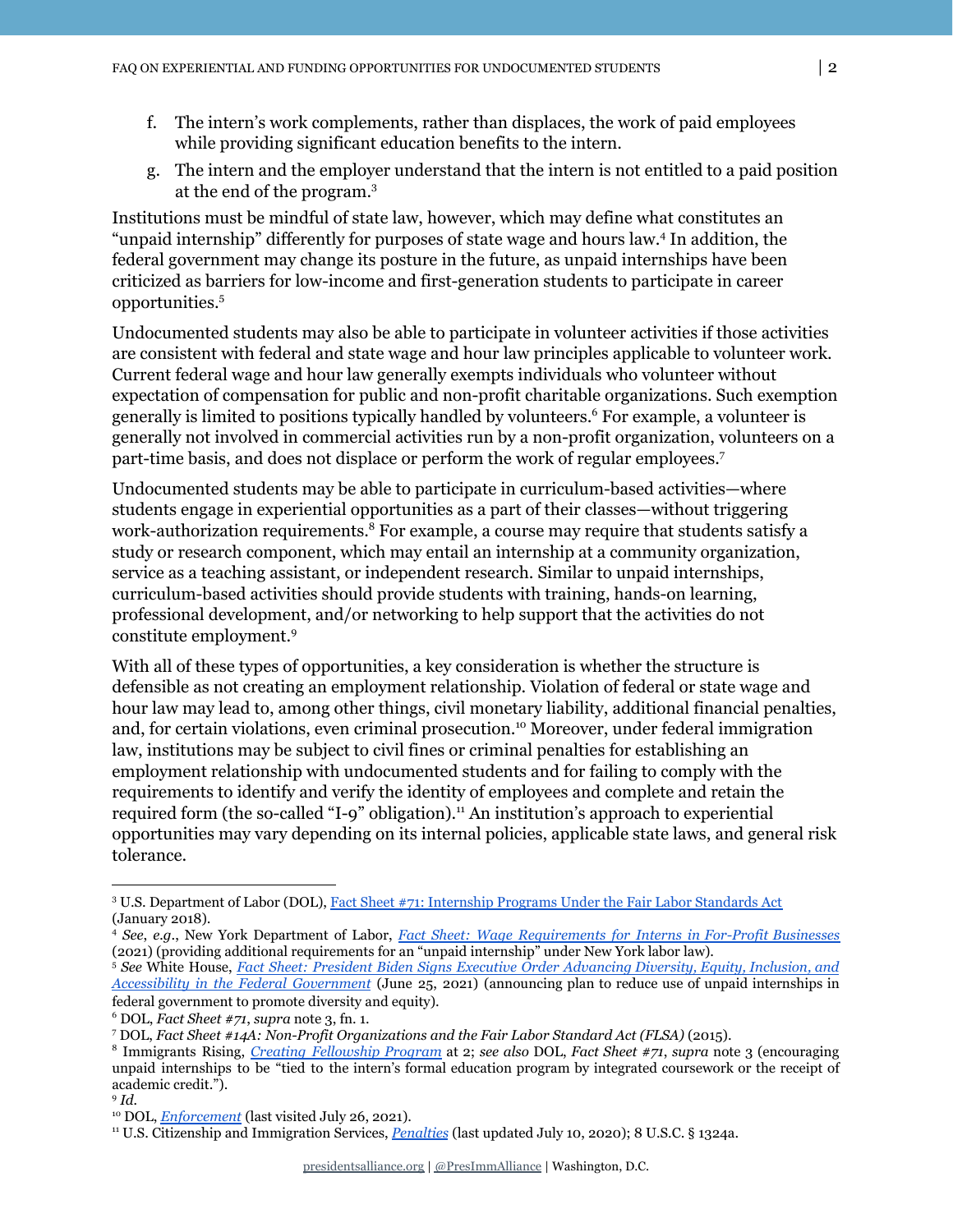#### *2. Are there ways universities can provide financial support for experiential opportunities?*

Under the DOL's "primary beneficiary test," expectation of remuneration may suggest that the student is an employee. But not all remuneration necessarily gives rise to an employment status. In a 1996 opinion letter, the DOL stated that "the payment of a stipend to . . . the interns does not create an employment relationship under the [federal wage and hour law] as long as it does not exceed the reasonable approximation of the expenses incurred by the interns involved in the program."<sup>12</sup> Thus, payments to undocumented students in connection with experiential opportunities are not per se indefensible, but such payments ought to be determined with the DOL opinion in mind, and larger payments may increase the risk that the experiential opportunity is deemed to result in an employment relationship.<sup>13</sup> To facilitate compliance, an institution may consider obtaining information from the intern regarding expenses the intern is incurring as a means to establish a reasonable basis for the amount of any stipend.

Funding for experiential learning may take various forms. For example, the funding may be a scholarship or fellowship from the institution or from a third party. Another approach may be a program whereby a student may apply for a grant from the institution to support a student's summary activity, which may entail independent research or a non-funded opportunity with a third party. In providing such funding to an undocumented student, an institution should consider whether provision of the funding, particularly when coupled with experiential learning, is defensible as not giving rise to an employment relationship.

Funding may implicate tax requirements as well.<sup>14</sup> For tax purposes, undocumented individuals who have been in the United States long enough to become U.S. tax residents (roughly 183 days) are subject to the same rules as documented individuals in the same situation. Most undocumented students are thus likely to be U.S. tax residents because they typically have been in the U.S. for more than 183 days. Funding to undocumented students may therefore raise tax considerations. For example:

a. **Scholarship/Fellowship.** The federal tax code (i.e., the Internal Revenue Code) defines a scholarship to be an amount paid to a student for the purpose of study. 15 Scholarships can be either qualified or non-qualified. Qualified scholarships go toward tuition and other required fees and may not be paid for services.<sup>16</sup> Non-qualified scholarships (also called stipends) are paid toward non-required fees, such as living expenses, travel, room, and board. 17

<sup>&</sup>lt;sup>12</sup> DOL, *Opinion Letter Fair Labor Standards Act (FLSA)*, 1996 WL 1031777, at 1 (1996).

<sup>&</sup>lt;sup>13</sup> There are no similar special rules for students or interns under the Internal Revenue Code (Code). Therefore, payment of a student's or intern's expenses could create an employment relationship for tax purposes if anything of value is provided in exchange for services, such as teaching or research. If a student or intern is considered an employee under the Code, not only will the tax treatment of amounts paid to the individual be different (as described in the text of the FAQs), but the individual could be subject to additional requirements. For example, the individual might have to be included in the institution's employee benefit plans, unless the plans exclude them by their terms, and, if they work more than 30 hours a week, they might have to be offered health insurance under the Affordable Care Act (ACA), which is incorporated into the Code.

<sup>&</sup>lt;sup>14</sup> For tax purposes, undocumented individuals who have been in the United States long enough to become U.S. tax residents (roughly 183 days) are subject the same rules as documented individuals in the same situation. Thus, for example, the special rules for nonresident aliens do not apply to either group.

<sup>15</sup> Internal Revenue Service (IRS), *Topic No. 421 Scholarships, [Fellowship Grants, and Other Grants](https://www.irs.gov/taxtopics/tc421)*, (last updated Mar. 2021).

 $16$  26 U.S.C. § 117(b).

<sup>17</sup> IRS, *Topic No. 421*, *supra* note 12.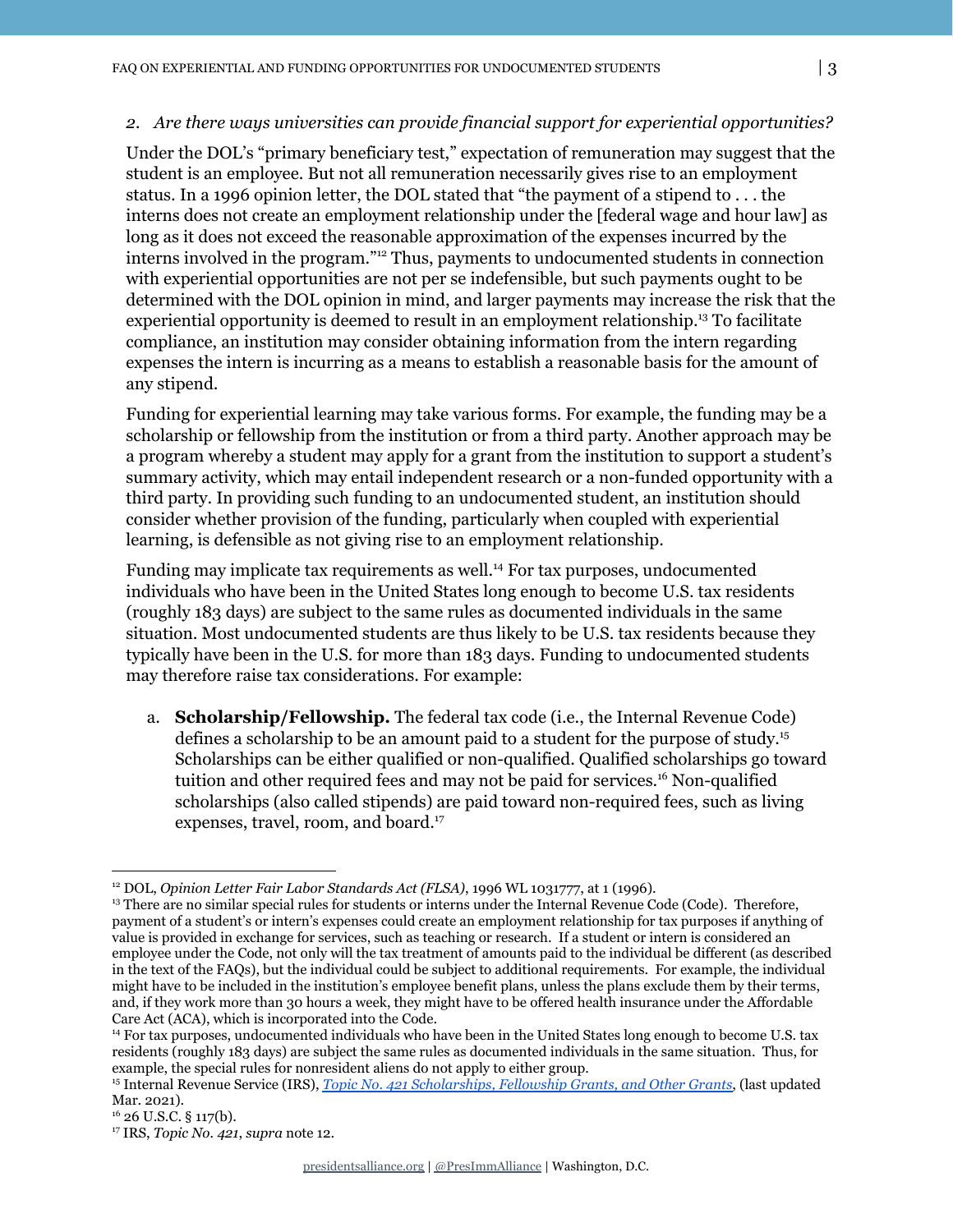The qualified vs. non-qualified distinction implicates different tax and disclosure considerations. Institutions are not required to report qualified scholarships to the IRS. 18 Qualified scholarships also are not taxable income.<sup>19</sup> Institutions are not required to report non-qualified scholarships for U.S. tax residents either, unless the scholarships are for services in which case they must report them on Form W-2.<sup>20</sup> But even if they are not reported, non-qualified scholarships are taxable income, and U.S. tax residents may be expected to self-report this income.<sup>21</sup> For tax reporting purposes of non-employment based funding, undocumented students can obtain and use an Individual Taxpayer Identification Number (ITIN), instead of a social security number.<sup>22</sup> Students who receive nonreportable but still taxable scholarships may be subject to quarterly estimated tax payments. In addition, institutions may be required to report on Form 1098-T both qualified and non-qualified scholarships provided to U.S. tax residents. 23

- b. **Awards/Prizes for academic accomplishments.** Institutions must report awards and prizes on Form 1099-MISC if the total amount is over \$600 or if they are for services, in which case they must report them on Form  $W-2.^{24}$  In any event, they are usually taxable income. Students receiving awards and prizes reportable on Forms W-2 or 1042-S may be subject to tax withholding and students receiving other prizes and awards may be subject to quarterly estimated tax payments.
- c. **Gift payments from private donors.** Gifts are not taxable to the recipient but are subject to a separate gift tax (payable by the donor) unless the gift is \$15,000 or less, or, together with other gifts, are less than the donor's lifetime limit of about \$12 million. 25 Award or scholarship-type payments are not considered gifts unless they are motivated by family or philanthropic considerations. 26
- *3. What are some factors institutions may consider when developing potential experiential and funding opportunities that include undocumented students?*
	- a. **Funding.** If an institution wants to provide funding to students who are participating in a particular experiential opportunity, the funding amount warrants consideration.<sup>27</sup> As indicated above, in a 1996 opinion letter, the DOL stated that "the payment of a stipend to . . . the interns does not create an employment relationship under the [federal wage and hour law] as long as it does not exceed the reasonable approximation of the expenses incurred by the interns involved in the program."<sup>28</sup> Therefore, an institution may want to consider whether the amount of proposed funding is a reasonable approximation of the expenses incurred by students in the program. A funding amount that is in excess of a reasonable approximation of expenses raises a risk that regulators may deem the program to create an employment relationship under federal wage and hour law. In addition, consistent with federal student financial aid rules, an institution's financial aid

 $18$  26 C.F.R. § 1.6041-3(n).

<sup>19</sup> *See* 26 U.S.C. § 117(a).

 $20$  26 C.F.R. §§ 1.1461-1(c), 1.6041-3(n).

<sup>21</sup> 26 U.S.C. §§ 61, 1441.

<sup>23</sup> 26 U.S.C. § 6050S; 26 C.F.R. § 1.6050S-1. <sup>22</sup> *See* IRS, *[Taxpayer Notification Numbers \(TIN\)](https://www.irs.gov/individuals/international-taxpayers/taxpayer-identification-numbers-tin#:~:text=PDF%20(PDF).-,ITIN,NNN%2DNN%2DNNNN).)* (last updated Jan. 07, 2021); *see also* IRS, *About Form W-7, Application for IRS Individual Taxpayer Identification Number* (last updated Dec. 07 2020) (application for ITIN).

<sup>24</sup> IRS, *[About Form 1099-MISC, Miscellaneous Income](https://www.irs.gov/forms-pubs/about-form-1099-misc)* (last updated June 7, 2021).

<sup>25</sup> IRS, *Frequently Asked Questions on Gift Taxes* (Nov. 9 2020).

 $26$  C.F.R. § 1.117-3(a).

<sup>27</sup> Presidents' Alliance*, FAQs on non-employment based [educational funding opportunities](https://www.presidentsalliance.org/wp-content/uploads/2020/04/FAQ3-NonEmployment-Fellowship-Opportunities-Presidents-Alliance-3.27.18.pdf)* (2018), p.1.

<sup>&</sup>lt;sup>28</sup> DOL, *Opinion Letter Fair Labor Standards Act (FLSA)*, 1996 WL 1031777, at 1 (1996).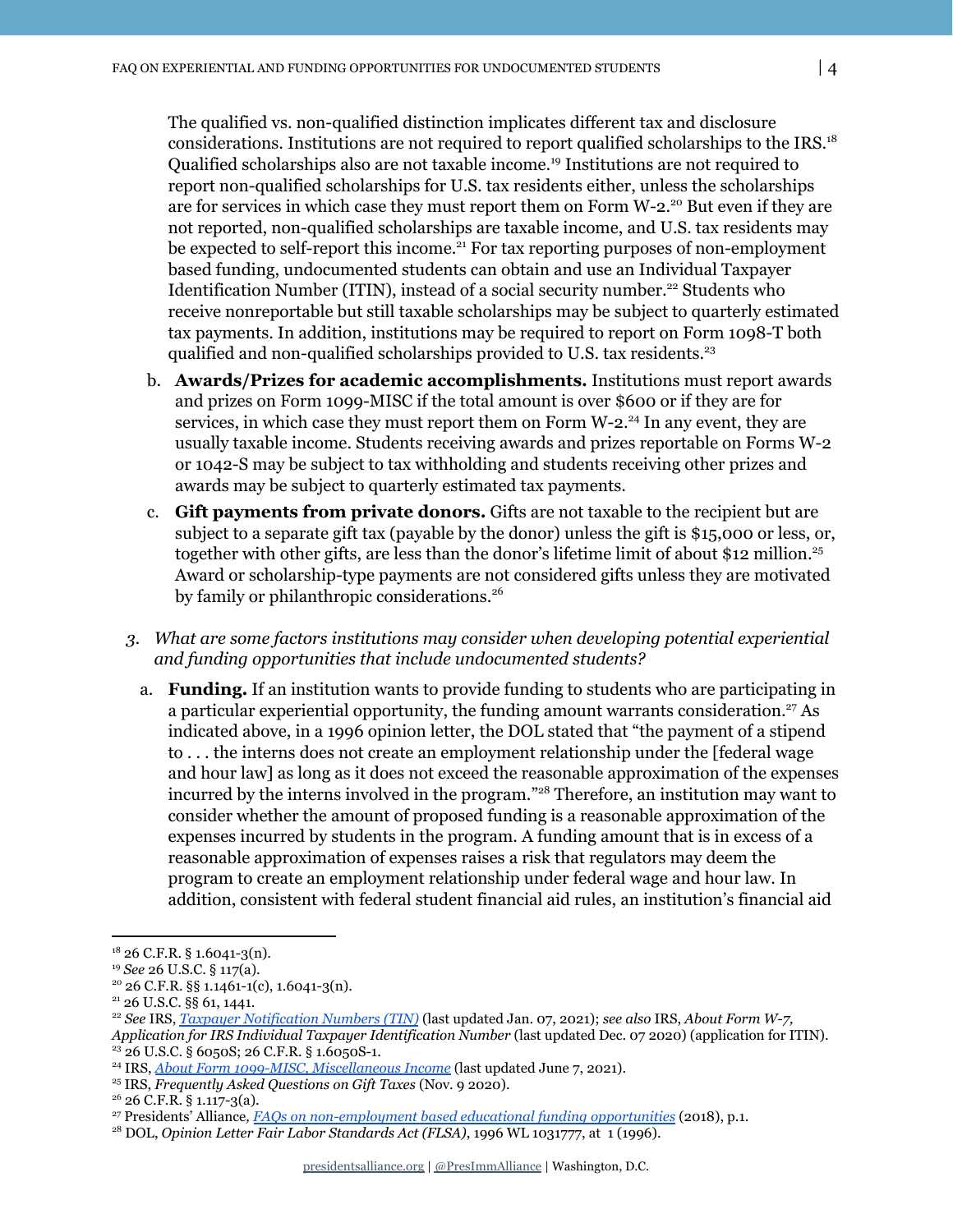policies may require that a student's financial aid not exceed the student's cost of attendance. Cost of attendance includes a student's tuition and fees, room and board, and other types of expenses, such as reasonable costs associated with study abroad programs approved for credit.<sup>29</sup> Institutional financial aid policies may cause funding in connection with experiential opportunities to displace a student's existing financial aid awards, if the combination of the two would result in financial aid in excess of cost of attendance.

- b. **Curriculum-based activities.** If an institution wants to offer curriculum-based activities, it may want to consider the amount and type of school credit. Under federal wage and hour law, a student is more likely to be the "primary beneficiary" when the experiential opportunity is "tied to the intern's formal education program by integrated coursework or the receipt of academic credit."<sup>30</sup> To satisfy this "academic integration" factor, institutions may seek to provide coursework with academic credits for experiential opportunities. Courses for academic credit typically entail a fee, so an institution may want to explore non-degree credits to lessen the financial burden on students. While institutions have developed mechanisms to provide non-degree credits on student transcripts for internships in order to tie student participation in internships with academic credit, we should note that it is unclear whether such non-degree credits that do not satisfy student's graduation requirements qualify for this purpose. Institutions might still seek to satisfy the "integrated coursework" prong through additional approaches.<sup>31</sup> Courts have previously found that an internship was tied to an intern's formal education program where a student received formal training during the internship, discussed the internship with a college faculty member, and/or executed various assignments, including papers reflecting the internship experience.<sup>32</sup>
- c. **Stakeholders.** Invested stakeholders, including faculty members, HR representatives, financial aid coordinators, business office personnel, and student affairs staff are critical to a program's success.<sup>33</sup> Experiential opportunities require supervision from faculty members who are invested in the program, in order for students to receive ample feedback and to obtain enriching experience. Human resource administrators and financial aid coordinators can help structure student funding in a way that factors in employment and immigration law and institutional aid policies. Business office personnel can provide general information on tax implications, depending on the kind of funding. Student affairs staff can partner with faculty and other offices to provide outreach and informational sessions for students.
- *4. Can an institution of er an experiential program or scholarship that is restricted to undocumented students?*

Even as it can be considered a best practice to ensure that, to the extent possible, all non-employment based funding opportunities, fellowships, scholarships, and internships are

<sup>29</sup> 20 U.S.C. § 1087ll.

<sup>30</sup> DOL, *Fact Sheet #71*, *supra* note 3.

<sup>31</sup> *See* Wang v. Hearst Corp., 877 F.3d 69, 74–75 (2d Cir. 2017) (finding that not receiving academic credit does not necessarily undermine the connection between the intern's formal education program and the internship).

<sup>32</sup> *See Id*.; *See also* Sandler v. Benden, 715 Fed.App'x. 40, 44 (2d Cir. 2017) (finding the internship to be tied to the intern's formal education program when the student received training during her internship; performed one group assignment; and wrote three reflection papers per week that described the student's experience as a social work intern). At the same time, institutions want to be mindful of students' limited time and resources and not present undue challenges to a student's timely fulfillment of degree requirements.

<sup>33</sup> Immigrants Rising, *supra* note 7 at 2–3.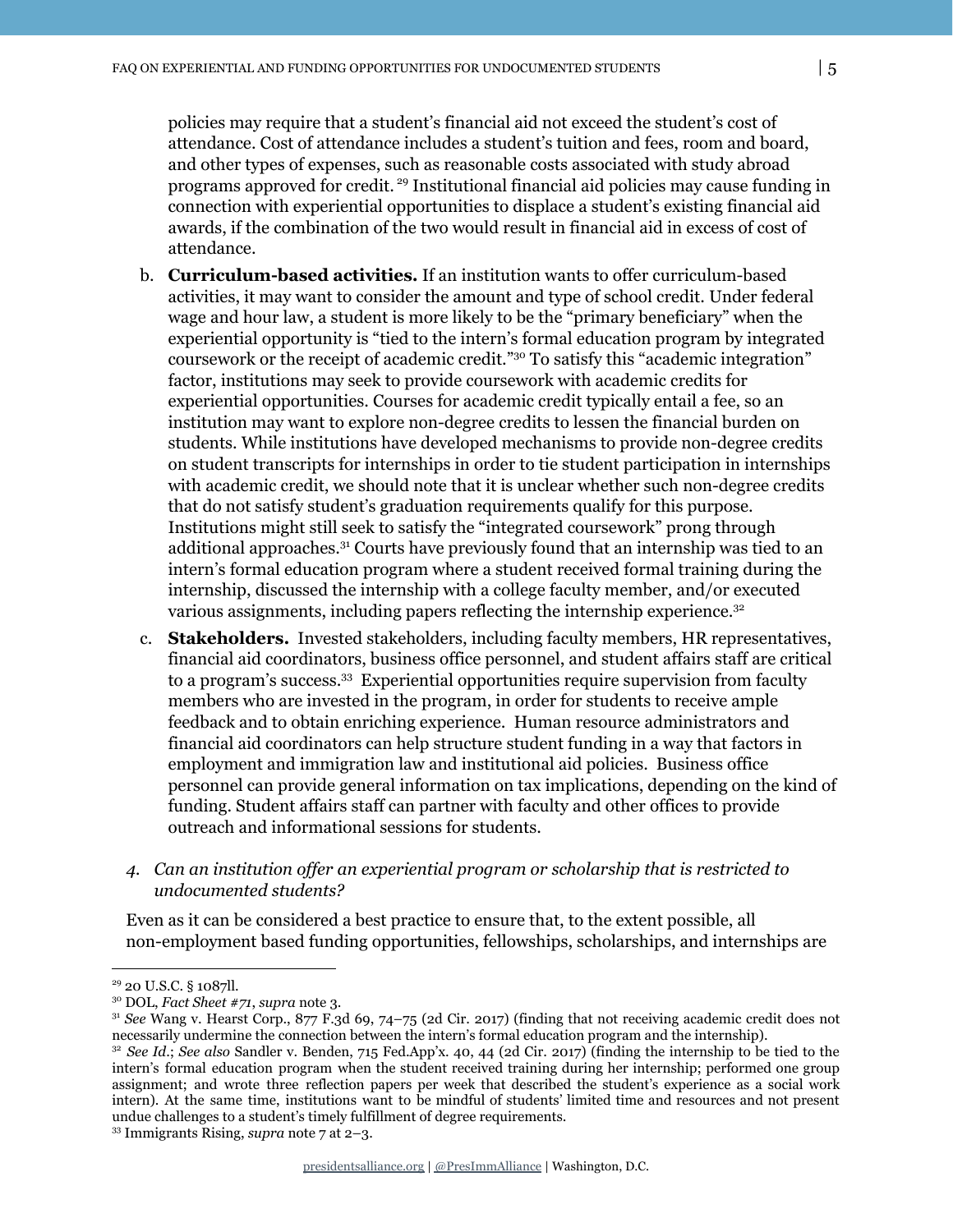available to undocumented students, there are questions about restricting programs or scholarships to undocumented students. Experiential programs or scholarships tailored exclusively to undocumented students may implicate federal or state non-discrimination law. On a federal level, for example, Section 1981 of the Civil Rights Act of 1866 prohibits discrimination based on alienage.<sup>34</sup> On a state and local level, several jurisdictions have adopted statutes that prohibit discrimination or preferential treatment based on alienage or immigration status.<sup>35</sup> For example, some state and municipal laws specifically address immigration status in awarding scholarships: 36

- a. **California.** The California Dream Act<sup>37</sup> allows undocumented and non-resident documented students who meet the eligibility requirements of AB 540<sup>38</sup> to apply for and receive private scholarships funded through public universities, state-administered financial aid, university grants, community college fee waivers, and Cal Grants. The California Student Aid Commission processes the application and any aid received can only be used at eligible California public or private institutions. Thus, although undocumented students are not eligible for federal financial aid, they may still be eligible for state or college aid under AB 540, in addition to private scholarships under the California Dream Act.
- b. New York City. The New York City Human Rights Law (NYCHRL)<sup>39</sup> prohibits discrimination in employment, housing, and public accommodations based on race, color, creed, age, national origin, alienage or citizenship status, gender (including gender identity and sexual harassment), sexual orientation, disability, marital status, and partnership status.
- c. New Jersey. New Jersey's S699<sup>40</sup> allows certain undocumented immigrants who meet certain criteria to qualify for state student financial aid programs and prohibits discrimination against eligible students based on their immigration status.

<sup>34</sup> *See* Juarez v. Nw. Mut. Life Ins. Co., 69 F. Supp. 3d 364, 367 (S.D. N.Y. 2014) (declining to dismiss claim that policy of hiring only U.S. citizens or lawful permanent residents could constitute alienage discrimination, reasoning that discrimination against a subclass of aliens is actionable under Section 1981).

<sup>35</sup> *See, e.g*., California Dream Act, SB 160, Ca. Reg. Leg. Sess. (2007) (California); Educ. L. § 11(7) (N.Y. 2012) (New York); SB 699, 218th Leg. (2018) (New Jersey).

<sup>36</sup> For the list of states that currently provide access to state financial-aid or scholarships, see Tuition and Financial Aid Equity section on the [Higher Ed Immigration Portal](https://www.higheredimmigrationportal.org/states/). *See also* [Higher Ed Guide to Tuition, Financial Aid,](https://www.higheredimmigrationportal.org/effective_practice/higher-ed-guide-to-tuition-financial-aid-other-funding-opportunities-for-undocumented-students-faqs-for-public-and-private-colleges-and-universities/) & Other [Funding Opportunities for Undocumented,](https://www.higheredimmigrationportal.org/effective_practice/higher-ed-guide-to-tuition-financial-aid-other-funding-opportunities-for-undocumented-students-faqs-for-public-and-private-colleges-and-universities/) Presidents' Alliance on Higher Education and Higher Educationlast updated July 2021.

<sup>37</sup> *See* California Dream Act, SB 160, Ca. Reg. Leg. Sess. (2007).

<sup>39</sup> *See* N.Y.C. Admin. Code §§ 8 – 101. <sup>38</sup> AB 540 creates an exemption from the payment of non-resident tuition for certain non-resident students who have attended high school in California and received a high school diploma or its equivalent. *See* AB 540 (Ca. 2001).

<sup>40</sup> *See* SB 699, 218th Leg. (2018).